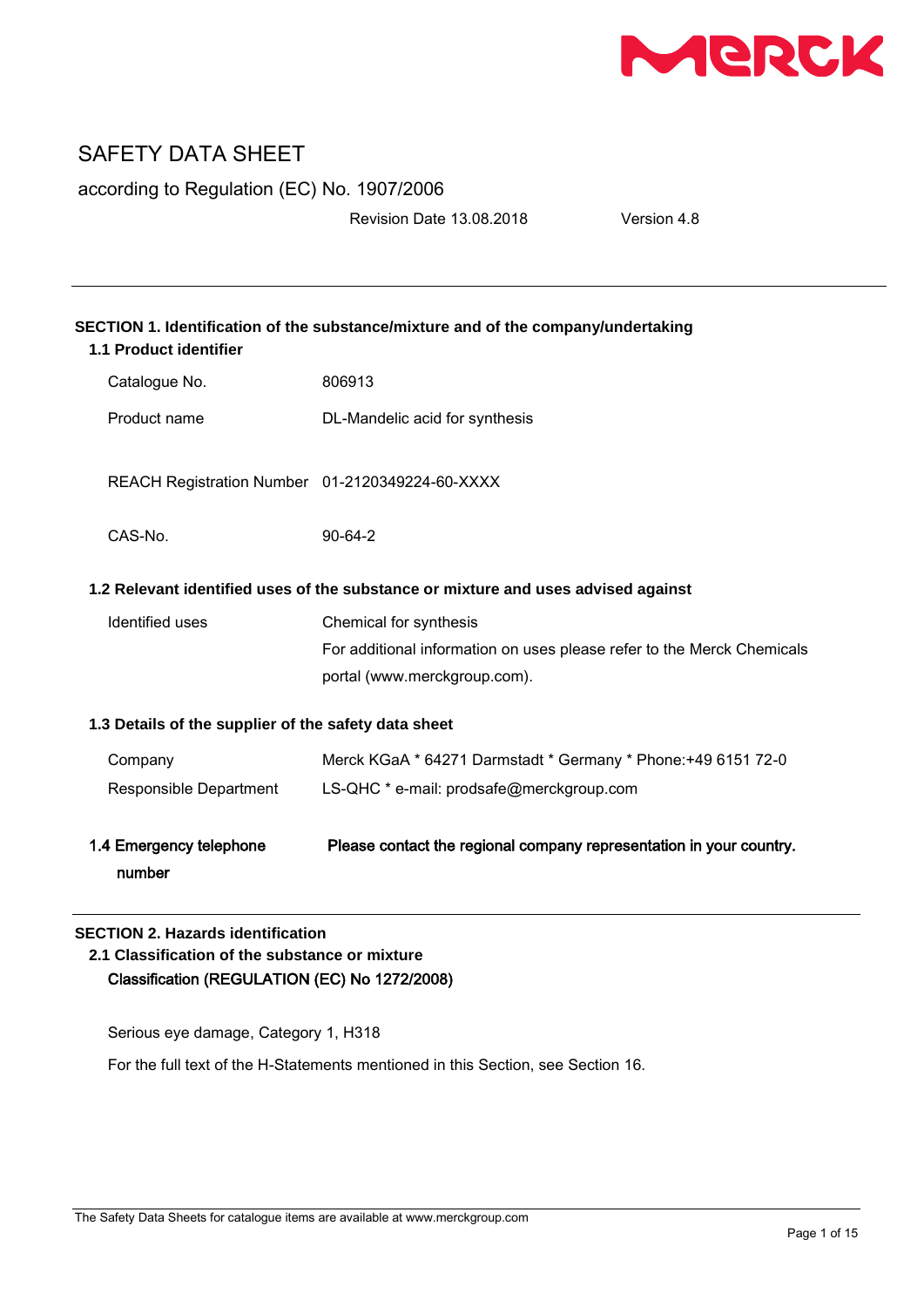# according to Regulation (EC) No. 1907/2006

Catalogue No. 6806913

Product name **DL-Mandelic acid for synthesis** 

# **2.2 Label elements**

**Labelling** (REGULATION (EC) No 1272/2008)

Hazard pictograms



Signal word Danger

Hazard statements H318 Causes serious eye damage.

Precautionary statements Prevention P260 Do not breathe dust. P280 Wear eye protection. Response P305 + P351 + P338 IF IN EYES: Rinse cautiously with water for several minutes. Remove contact lenses, if present and easy to do. Continue rinsing. P313 Get medical advice/ attention.

# **Reduced labelling (≤125 ml)**

Hazard pictograms



 Signal word Danger

 Hazard statements H318 Causes serious eye damage.

 Precautionary statements P280 Wear eye protection.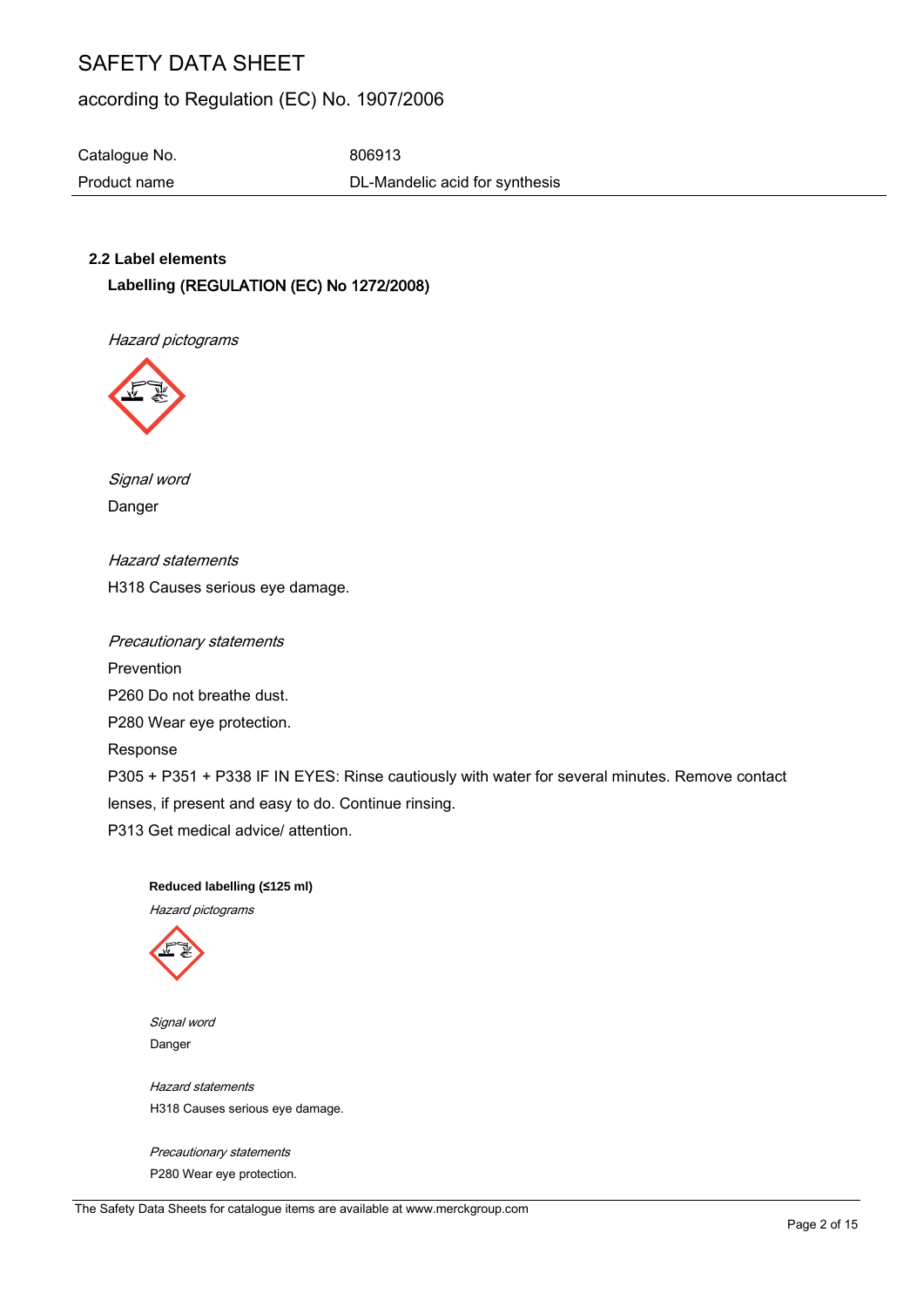# according to Regulation (EC) No. 1907/2006

| Catalogue No. | 806913                         |
|---------------|--------------------------------|
| Product name  | DL-Mandelic acid for synthesis |

P305 + P351 + P338 IF IN EYES: Rinse cautiously with water for several minutes. Remove contact lenses, if present and easy to do. Continue rinsing. P313 Get medical advice/ attention.

CAS-No. 90-64-2

#### **2.3 Other hazards**

None known.

#### **SECTION 3. Composition/information on ingredients**

**3.1 Substance**

| Formula    | C <sub>6</sub> H <sub>5</sub> CH(OH)COOH | $C_8H_8O_3$ (Hill) |
|------------|------------------------------------------|--------------------|
| EC-No.     | 210-277-1                                |                    |
| Molar mass | 152,15 g/mol                             |                    |

#### **Hazardous components (REGULATION (EC) No 1272/2008)**

Chemical name (Concentration)

| CAS-No. | <b>Registration number</b> | Classification |
|---------|----------------------------|----------------|
|         |                            |                |

DL-2-hydroxy-2-phenylacetic acid (<= 100 % )

90-64-2 01-2120349224-60- XXXX Serious eye damage, Category 1, H318

For the full text of the H-Statements mentioned in this Section, see Section 16.

#### **3.2 Mixture**

Not applicable

# **SECTION 4. First aid measures**

# **4.1 Description of first aid measures**

After inhalation: fresh air.

In case of skin contact: Take off immediately all contaminated clothing. Rinse skin with water/ shower.

After eye contact: rinse out with plenty of water. Immediately call in ophthalmologist.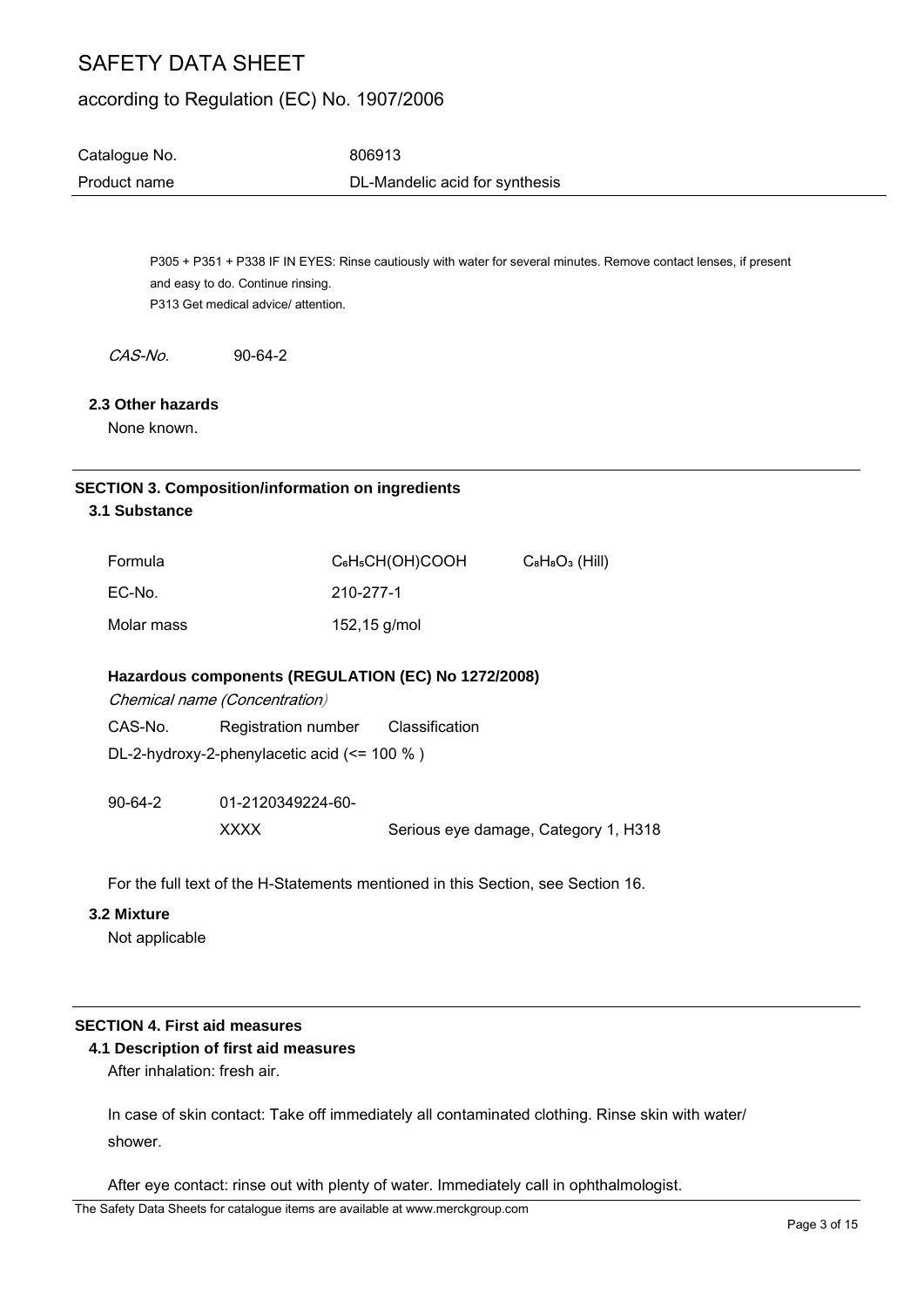# according to Regulation (EC) No. 1907/2006

Catalogue No. 6806913 Product name **DL-Mandelic acid for synthesis** 

After swallowing: immediately make victim drink water (two glasses at most). Consult a physician.

#### **4.2 Most important symptoms and effects, both acute and delayed**

Irritation and corrosion

Risk of serious damage to eyes.

Cough, Gastrointestinal discomfort

# **4.3 Indication of any immediate medical attention and special treatment needed**

No information available.

#### **SECTION 5. Firefighting measures**

#### **5.1 Extinguishing media**

Suitable extinguishing media Water, Foam, Carbon dioxide (CO2), Dry powder

Unsuitable extinguishing media

For this substance/mixture no limitations of extinguishing agents are given.

# **5.2 Special hazards arising from the substance or mixture**

Combustible.

Development of hazardous combustion gases or vapours possible in the event of fire.

## **5.3 Advice for firefighters**

Special protective equipment for firefighters In the event of fire, wear self-contained breathing apparatus.

#### Further information

Prevent fire extinguishing water from contaminating surface water or the ground water system.

#### **SECTION 6. Accidental release measures**

#### **6.1 Personal precautions, protective equipment and emergency procedures**

Advice for non-emergency personnel: Avoid inhalation of dusts. Avoid substance contact. Ensure adequate ventilation. Evacuate the danger area, observe emergency procedures, consult an expert.

Advice for emergency responders: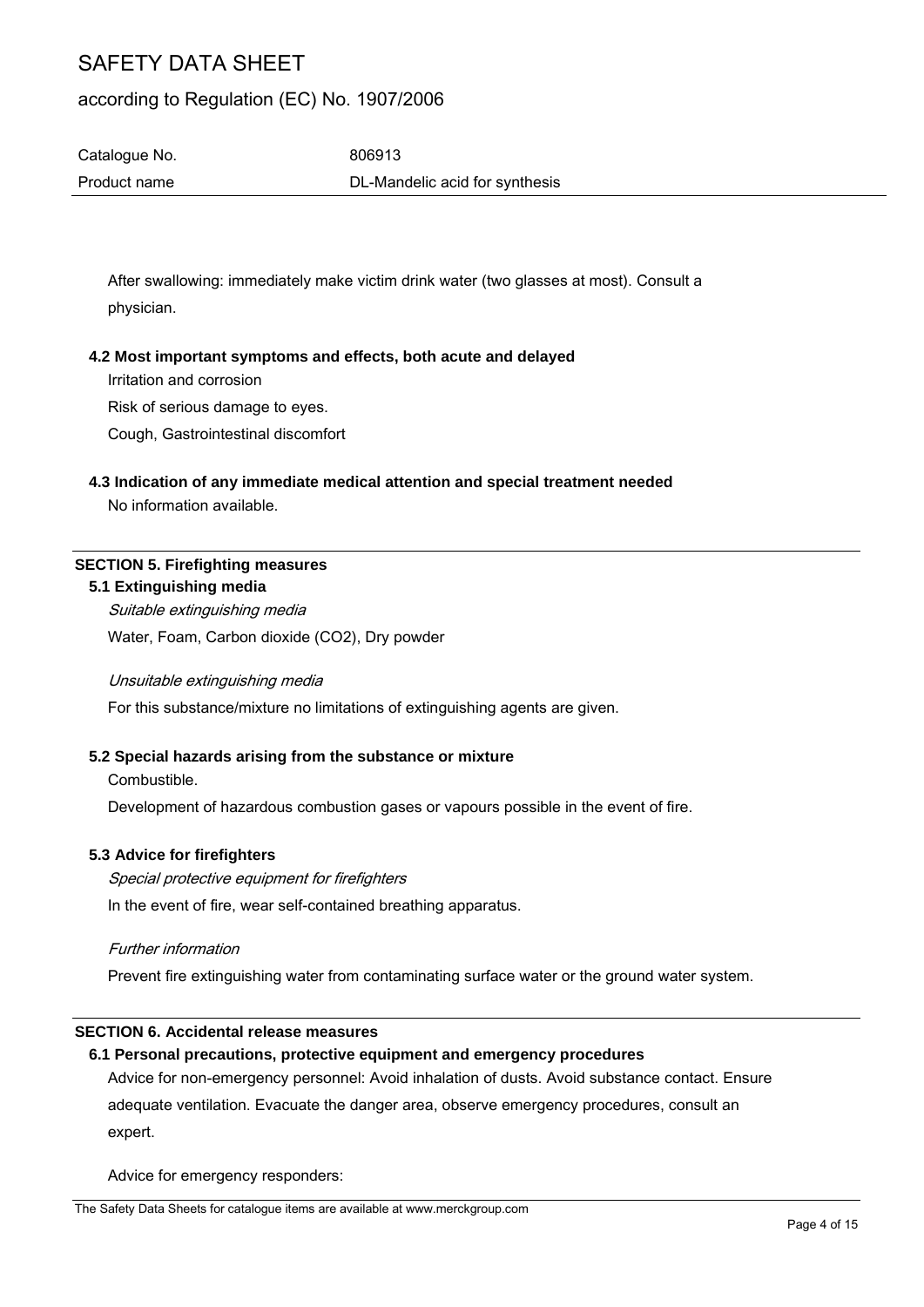# according to Regulation (EC) No. 1907/2006

Catalogue No. 6806913

Product name DL-Mandelic acid for synthesis

Protective equipment see section 8.

# **6.2 Environmental precautions**

Do not let product enter drains.

# **6.3 Methods and materials for containment and cleaning up**

Cover drains. Collect, bind, and pump off spills. Observe possible material restrictions (see sections 7 and 10). Take up dry. Dispose of properly. Clean up affected area. Avoid generation of dusts.

## **6.4 Reference to other sections**

Indications about waste treatment see section 13.

# **SECTION 7. Handling and storage 7.1 Precautions for safe handling**

Advice on safe handling Observe label precautions.

Hygiene measures

Change contaminated clothing. Wash hands after working with substance.

## **7.2 Conditions for safe storage, including any incompatibilities**

Storage conditions

Protected from light.

Tightly closed. Dry.

Recommended storage temperature see product label.

## **7.3 Specific end use(s)**

Apart from the uses mentioned in section 1.2 no other specific uses are stipulated.

## **SECTION 8. Exposure controls/personal protection**

## **8.1 Control parameters**

## **8.2 Exposure controls**

The Safety Data Sheets for catalogue items are available at www.merckgroup.com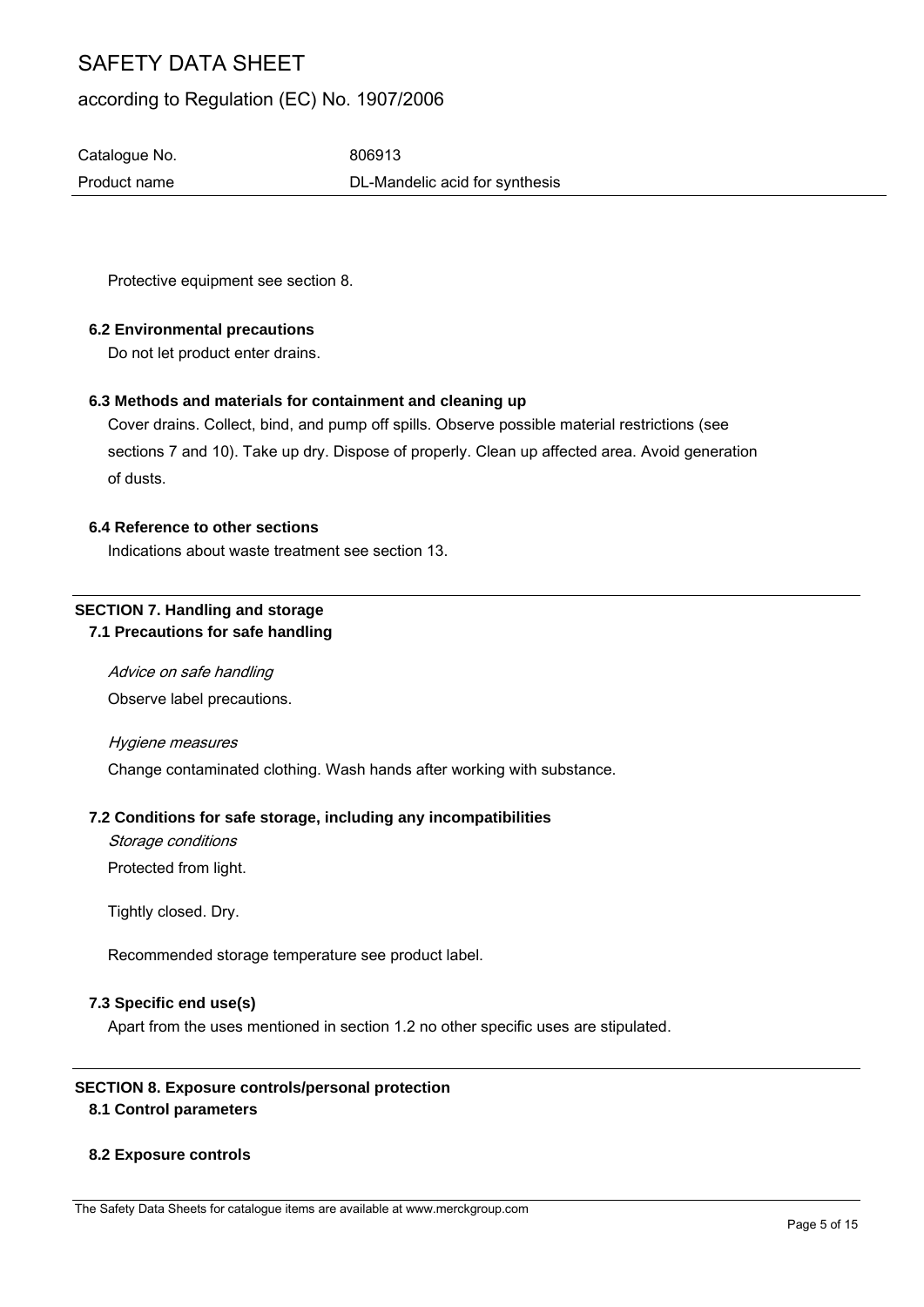# according to Regulation (EC) No. 1907/2006

Catalogue No. 6806913 Product name **DL-Mandelic acid for synthesis** 

#### Engineering measures

Technical measures and appropriate working operations should be given priority over the use of personal protective equipment.

See section 7.1.

#### **Individual protection measures**

Protective clothing needs to be selected specifically for the workplace, depending on concentrations and quantities of the hazardous substances handled. The chemical resistance of the protective equipment should be enquired at the respective supplier.

#### Eye/face protection

Tightly fitting safety goggles

Hand protection

full contact:

| Glove material:     | Nitrile rubber    |
|---------------------|-------------------|
| Glove thickness:    | $0.11 \text{ mm}$ |
| Break through time: | $>480$ min        |

splash contact:

| Glove material:     | Nitrile rubber    |
|---------------------|-------------------|
| Glove thickness:    | $0.11 \text{ mm}$ |
| Break through time: | $>480$ min        |

The protective gloves to be used must comply with the specifications of EC Directive 89/686/EEC and the related standard EN374, for example KCL 741 Dermatril® L (full contact), KCL 741 Dermatril® L (splash contact).

The breakthrough times stated above were determined by KCL in laboratory tests acc. to EN374 with samples of the recommended glove types.

This recommendation applies only to the product stated in the safety data sheet $\langle \rangle$ , $\langle \rangle$  supplied by us and for the designated use. When dissolving in or mixing with other substances and under conditions deviating from those stated in EN374 please contact the supplier of CE-approved gloves (e.g. KCL GmbH, D-36124 Eichenzell, Internet: www.kcl.de).

Other protective equipment protective clothing

The Safety Data Sheets for catalogue items are available at www.merckgroup.com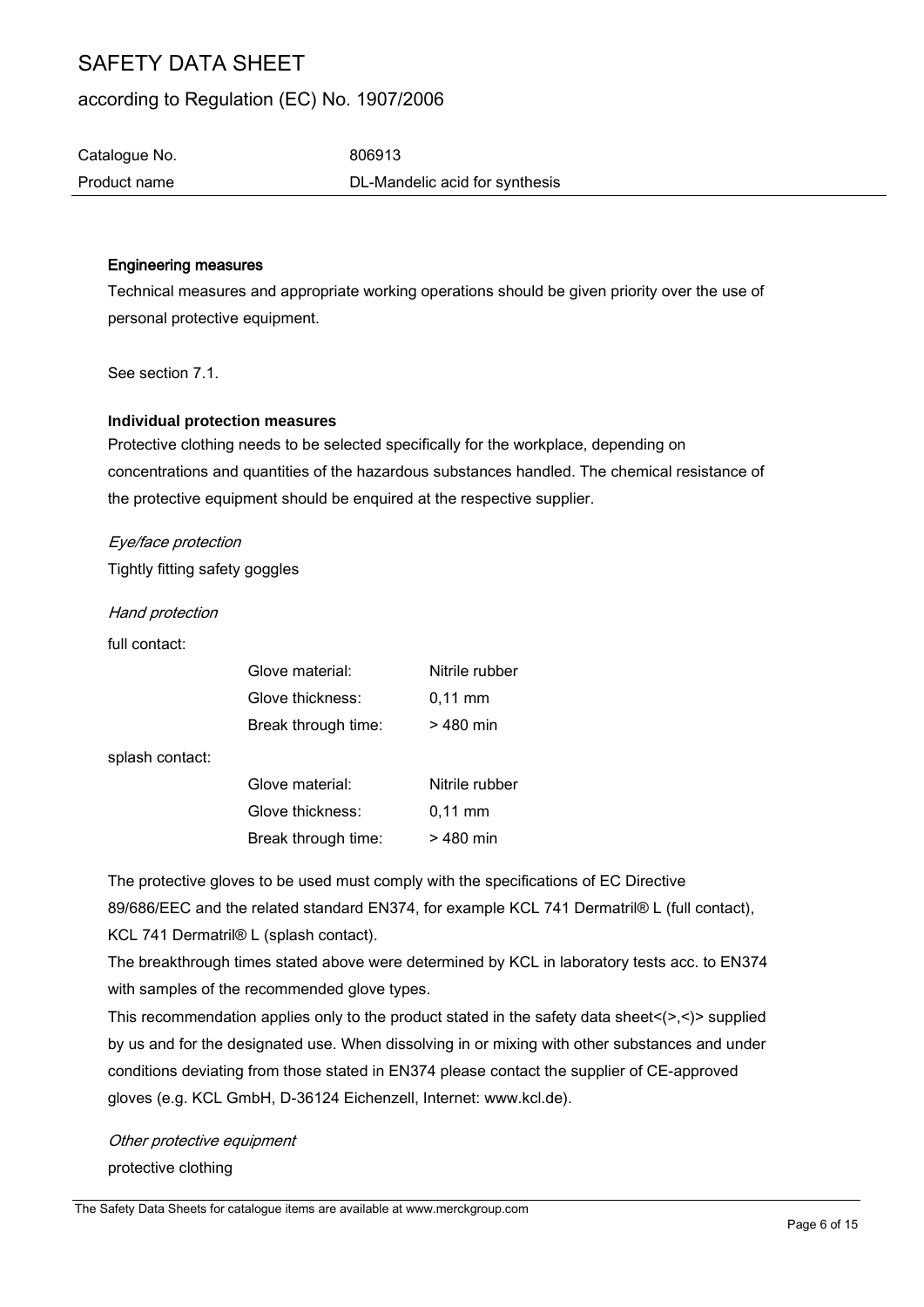# according to Regulation (EC) No. 1907/2006

Catalogue No. 6806913 Product name **DL-Mandelic acid for synthesis** 

Respiratory protection

required when dusts are generated.

Recommended Filter type: Filter P 2 (acc. to DIN 3181) for solid and liquid particles of harmful substances

The entrepeneur has to ensure that maintenance, cleaning and testing of respiratory protective devices are carried out according to the instructions of the producer. These measures have to be properly documented.

#### Environmental exposure controls

Do not let product enter drains.

# **SECTION 9. Physical and chemical properties 9.1 Information on basic physical and chemical properties**

| Form                        | crystals                                                                         |
|-----------------------------|----------------------------------------------------------------------------------|
| Colour                      | white                                                                            |
| Odour                       | weakly aromatic                                                                  |
| <b>Odour Threshold</b>      | No information available.                                                        |
| рH                          | 2,3<br>at 10 g/l                                                                 |
| Melting point/range         | 119 - 121 °C                                                                     |
| Boiling point/boiling range | 255 - 340 °C<br>at 1.013 hPa<br>Method: OECD Test Guideline 103<br>Decomposition |
| Flash point                 | No information available.                                                        |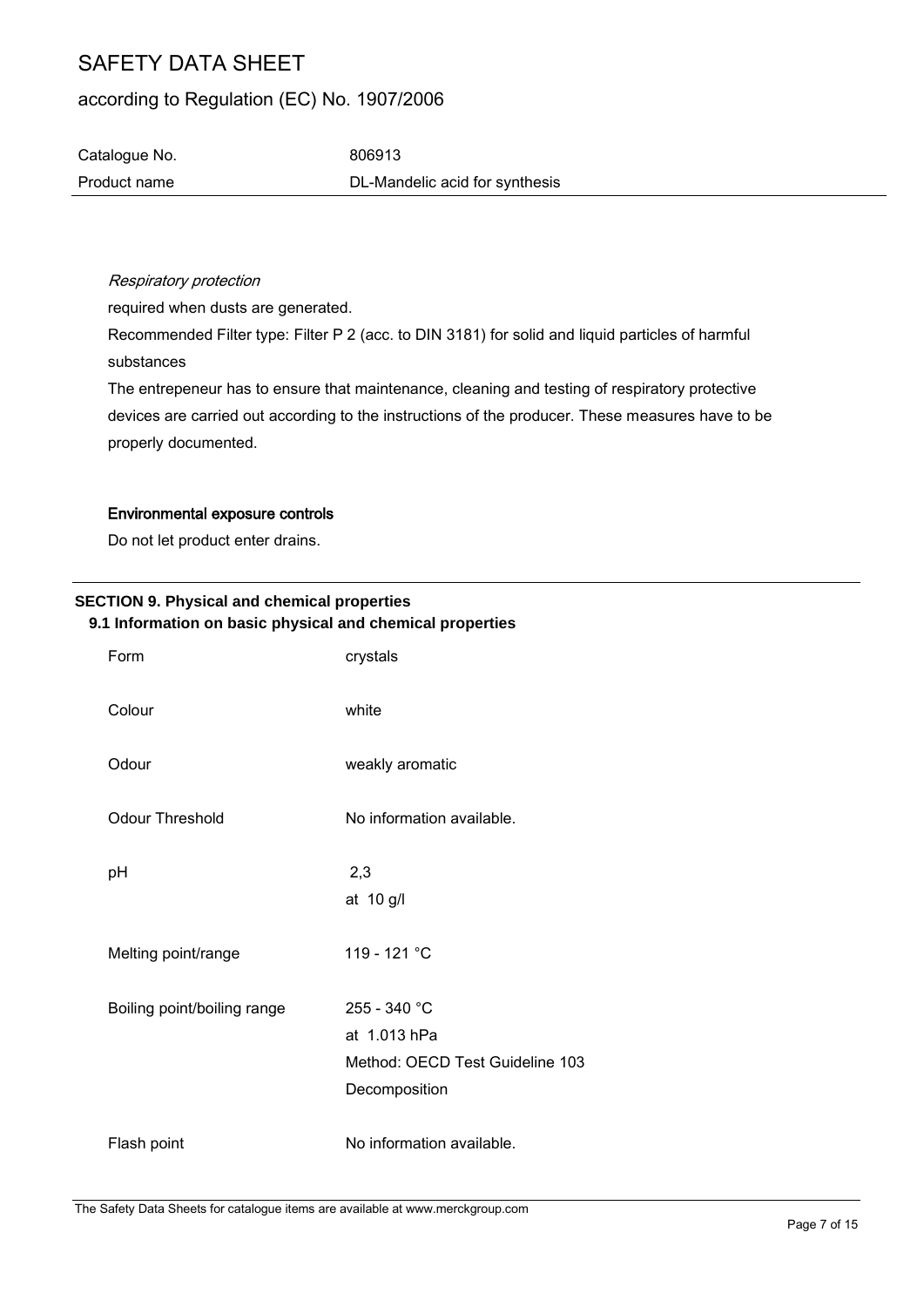# according to Regulation (EC) No. 1907/2006

| Catalogue No.             | 806913                           |
|---------------------------|----------------------------------|
| Product name              | DL-Mandelic acid for synthesis   |
|                           |                                  |
|                           |                                  |
| Evaporation rate          | No information available.        |
|                           |                                  |
| Flammability (solid, gas) | The product is not flammable.    |
|                           | Flammability (solids)            |
| Lower explosion limit     | No information available.        |
|                           |                                  |
| Upper explosion limit     | No information available.        |
|                           |                                  |
| Vapour pressure           | 0,01 Pa                          |
|                           | at 50 $^{\circ}$ C               |
|                           | Method: OECD Test Guideline 104  |
| Relative vapour density   | No information available.        |
|                           |                                  |
| Density                   | 1,31 g/cm3                       |
|                           | at 20,2 °C                       |
|                           | Method: OECD Test Guideline 109  |
| Relative density          | No information available.        |
|                           |                                  |
| Water solubility          | 139 g/l                          |
|                           | at 20 $^{\circ}$ C               |
|                           | Method: OECD Test Guideline 105  |
|                           |                                  |
| Partition coefficient: n- | log Pow: 0,5 (23 °C)             |
| octanol/water             | OECD Test Guideline 107          |
|                           | Bioaccumulation is not expected. |
| Auto-ignition temperature | does not ignite                  |
|                           |                                  |
| Decomposition temperature | No information available.        |
| Viscosity, dynamic        | No information available.        |
|                           |                                  |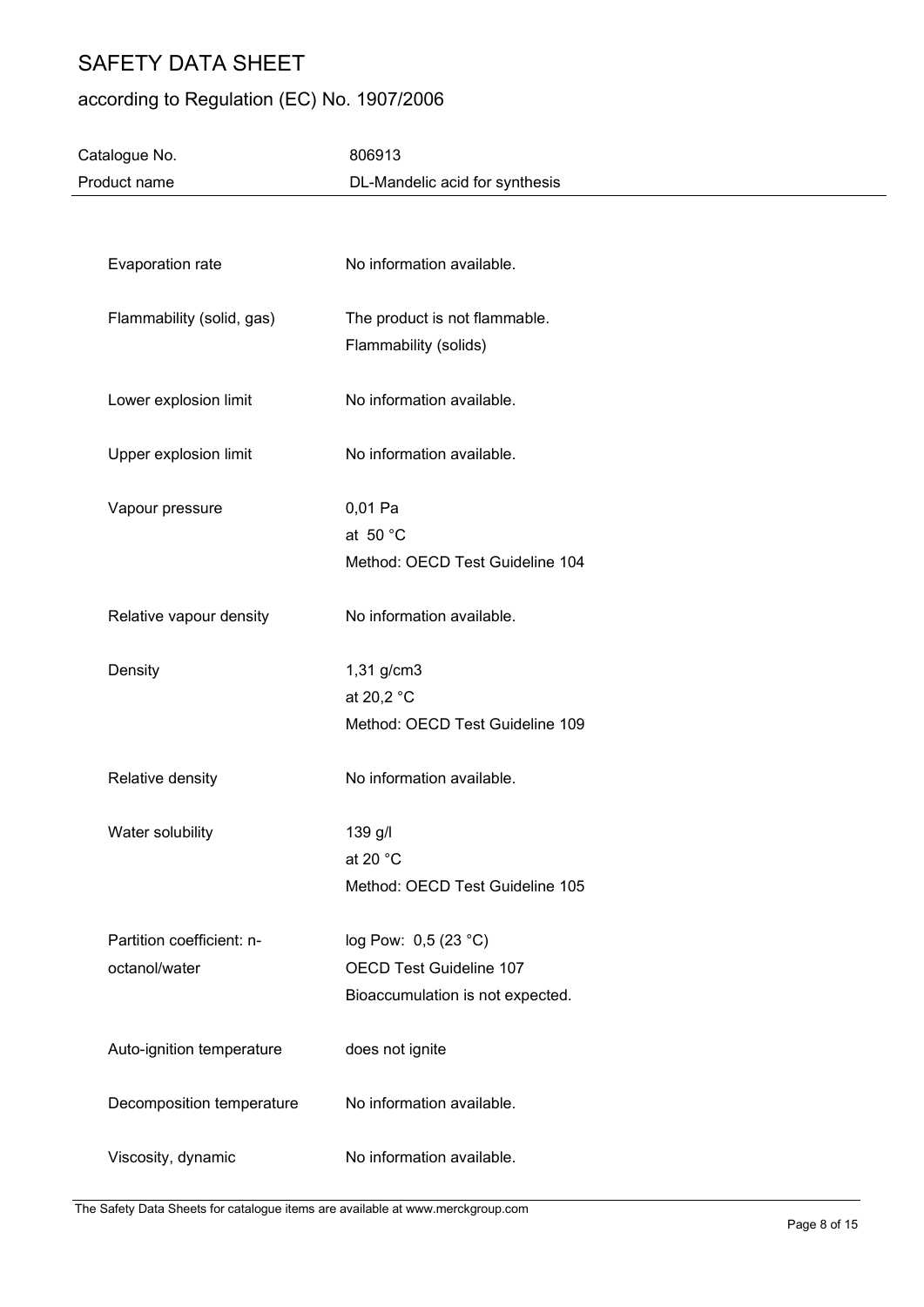# according to Regulation (EC) No. 1907/2006

| Catalogue No.<br>Product name         | 806913<br>DL-Mandelic acid for synthesis                                 |
|---------------------------------------|--------------------------------------------------------------------------|
| <b>Explosive properties</b>           | Not classified as explosive.                                             |
| Oxidizing properties                  | none                                                                     |
| 9.2 Other data<br><b>Bulk density</b> | 750 kg/m3                                                                |
| Particle size                         | Mean particle size<br>$108,9 \,\mu m$<br>Method: OECD Test Guideline 110 |

# **SECTION 10. Stability and reactivity**

## **10.1 Reactivity**

The following applies in general to flammable organic substances and mixtures: in correspondingly fine distribution, when whirled up a dust explosion potential may generally be assumed.

## **10.2 Chemical stability**

Sensitivity to light

## **10.3 Possibility of hazardous reactions**

Violent reactions possible with:

Strong oxidizing agents, strong reducing agents, strong alkalis, Acids, Alcohols, Amines, Ammonia, Acid anhydrides, Strong bases

## **10.4 Conditions to avoid**

no information available

## **10.5 Incompatible materials**

no information available

# **10.6 Hazardous decomposition products**

no information available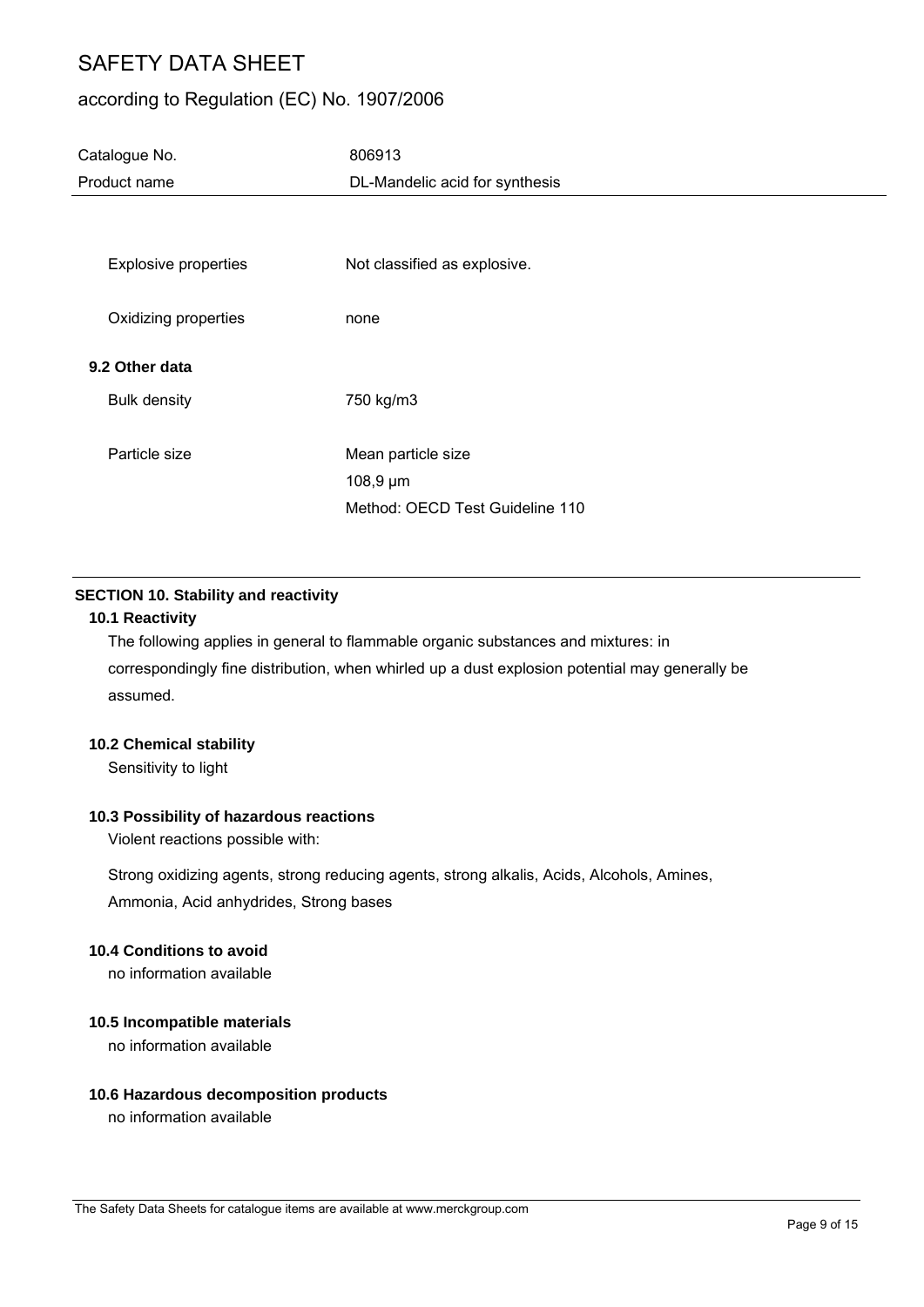# according to Regulation (EC) No. 1907/2006

Catalogue No. 6806913

Product name DL-Mandelic acid for synthesis

# **SECTION 11. Toxicological information 11.1 Information on toxicological effects**

Acute oral toxicity LD50 Rat: 5.000 mg/kg OECD Test Guideline 401

The value is given in analogy to the following substances: (R)-(-)-mandelic acid

Symptoms: After swallowing: irritations of mucous membranes in the mouth, pharynx, oesophagus and gastrointestinal tract.

# Acute inhalation toxicity

Symptoms: Possible damages:, mucosal irritations

Acute dermal toxicity This information is not available.

Skin irritation Rabbit Result: No irritation

(External MSDS)

Eye irritation Rabbit Result: Causes serious eye damage. OECD Test Guideline 405

The value is given in analogy to the following substances: (R)-(-)-mandelic acid In vitro study Result: Causes serious eye damage. OECD Test Guideline 437 Causes serious eye damage. **Sensitisation** This information is not available.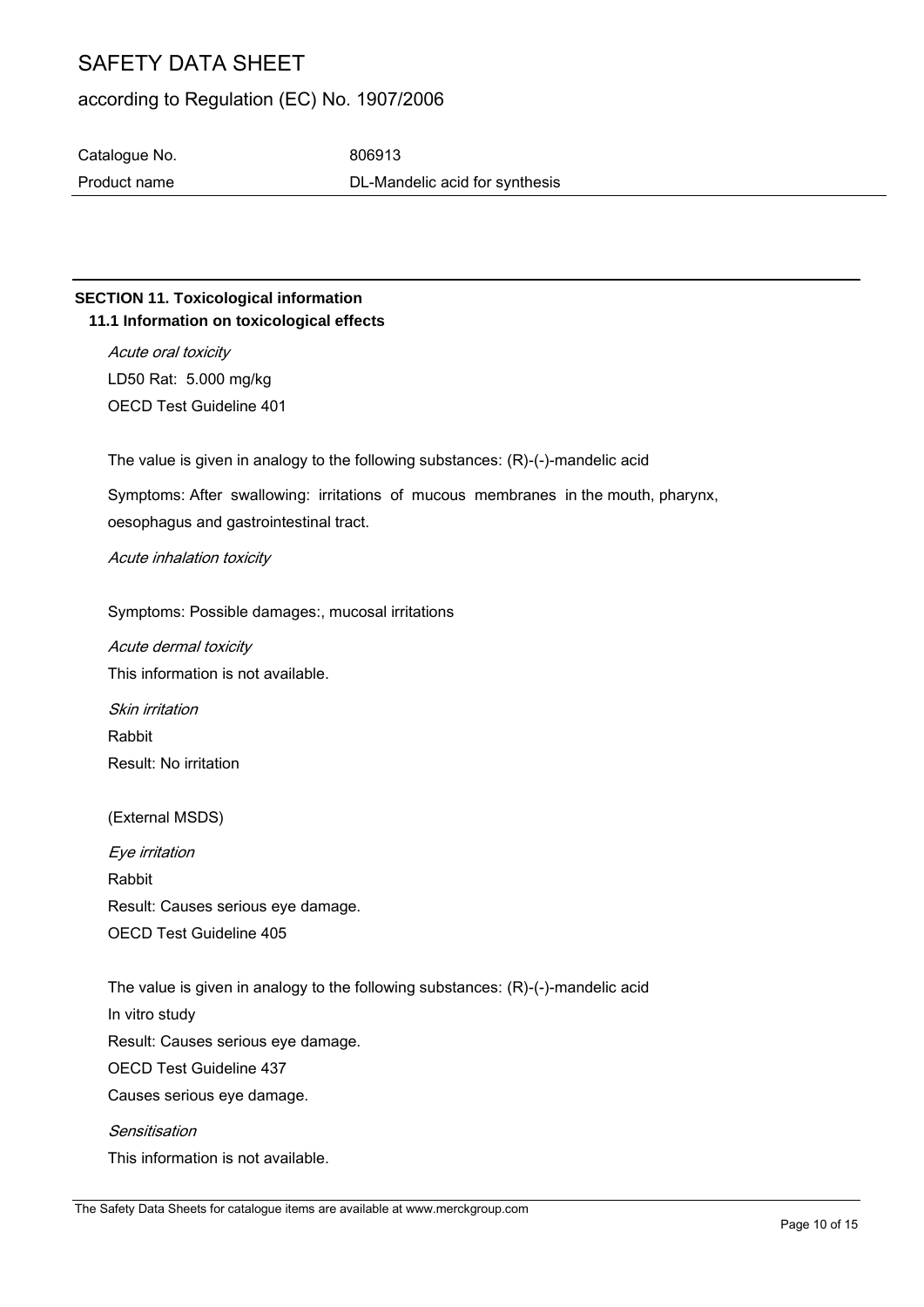# according to Regulation (EC) No. 1907/2006

Catalogue No. 6806913 Product name DL-Mandelic acid for synthesis

Germ cell mutagenicity Genotoxicity in vitro Ames test Escherichia coli/Salmonella typhimurium Result: negative Method: OECD Test Guideline 471 **Carcinogenicity** This information is not available. Reproductive toxicity This information is not available. **Teratogenicity** This information is not available. Specific target organ toxicity - single exposure This information is not available. Specific target organ toxicity - repeated exposure This information is not available. Aspiration hazard This information is not available. **11.2 Further information**

Other dangerous properties can not be excluded. Handle in accordance with good industrial hygiene and safety practice.

# **SECTION 12. Ecological information**

#### **12.1 Toxicity**

Toxicity to daphnia and other aquatic invertebrates EC50 Daphnia magna (Water flea): > 100 mg/l; 48 h (External MSDS) Toxicity to algae Growth inhibition ErC50 Pseudokirchneriella subcapitata (green algae): > 100 mg/l; 72 h Analytical monitoring: yes OECD Test Guideline 201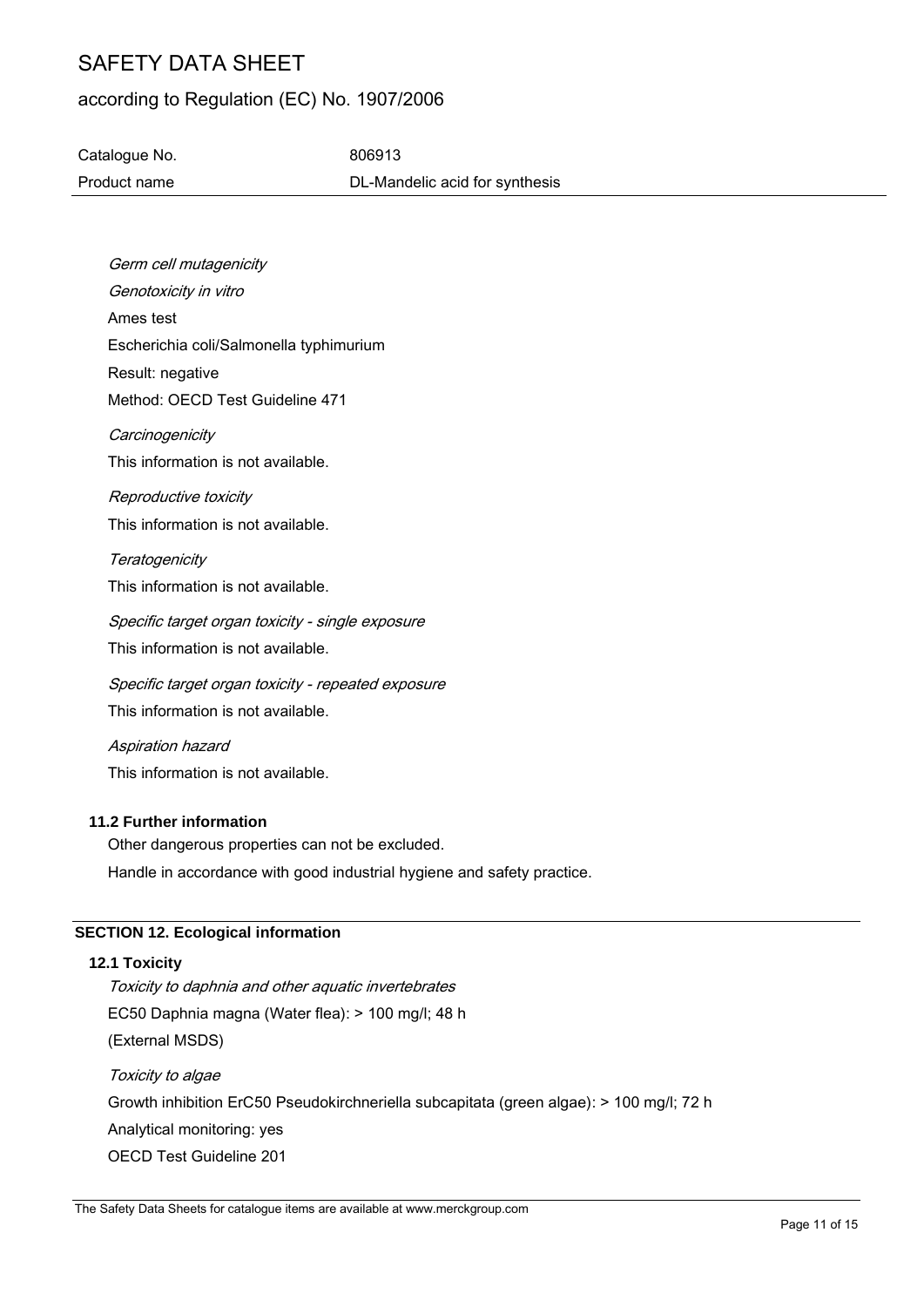# according to Regulation (EC) No. 1907/2006

| Catalogue No. | 806913                         |
|---------------|--------------------------------|
| Product name  | DL-Mandelic acid for synthesis |

Growth inhibition NOEC Pseudokirchneriella subcapitata (green algae): > 100 mg/l; 72 h Analytical monitoring: yes

OECD Test Guideline 201

Growth inhibition EC10 Pseudokirchneriella subcapitata (green algae): > 100 mg/l; 72 h

Analytical monitoring: yes

OECD Test Guideline 201

# **12.2 Persistence and degradability**

**Biodegradability** 99 %; 28 d; aerobic OECD Test Guideline 301F Readily biodegradable

# **12.3 Bioaccumulative potential**

Partition coefficient: n-octanol/water log Pow: 0,5 (23 °C)

OECD Test Guideline 107

Bioaccumulation is not expected.

## **12.4 Mobility in soil**

No information available.

# **12.5 Results of PBT and vPvB assessment**

PBT/vPvB assessment not available as chemical safety assessment not required/not conducted.

# **12.6 Other adverse effects**

Surface tension 69,8 mN/m at 20 °C Method: OECD Test Guideline 115

## Additional ecological information

Discharge into the environment must be avoided.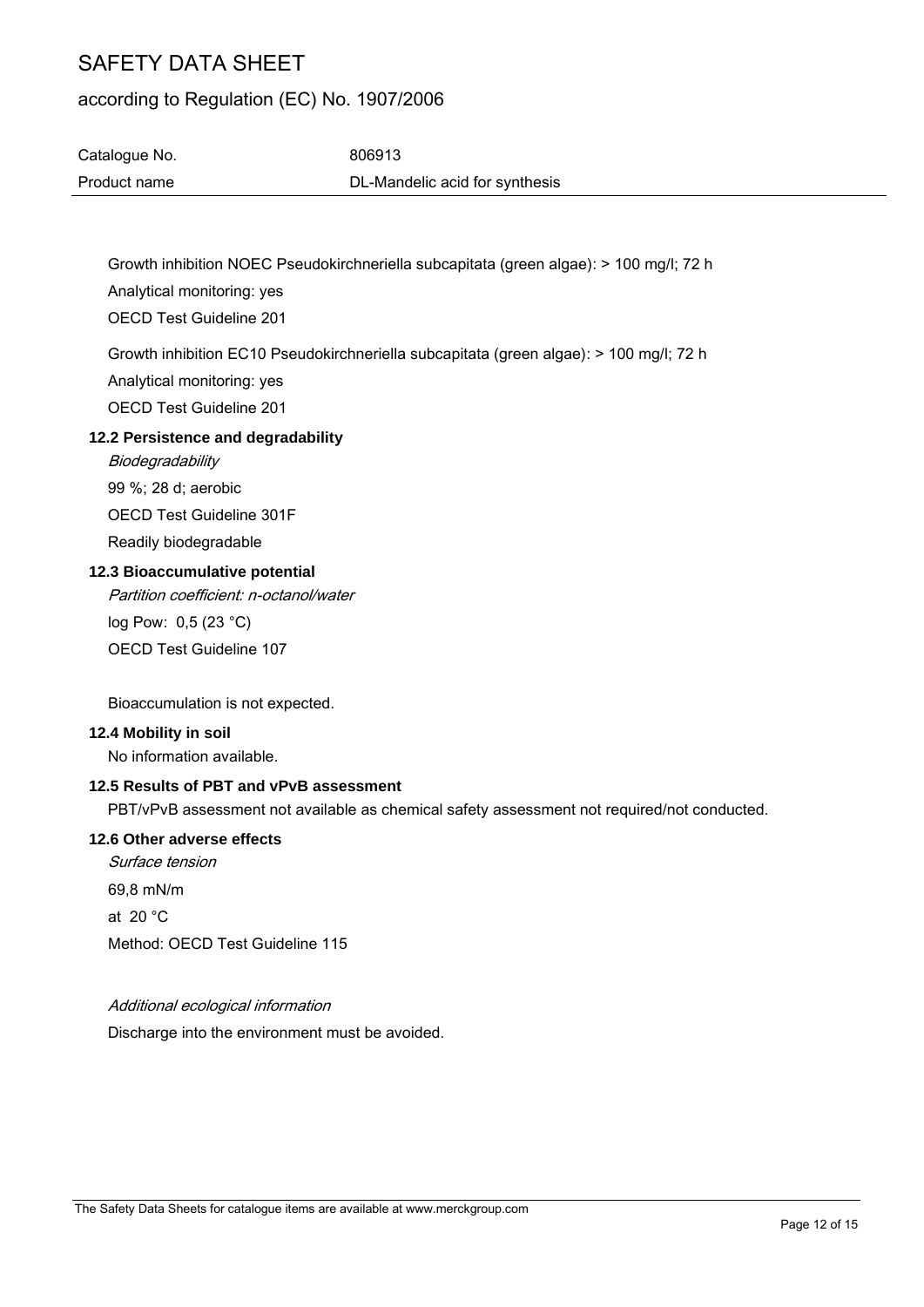# according to Regulation (EC) No. 1907/2006

Catalogue No. 6806913 Product name **DL-Mandelic acid for synthesis** 

# **SECTION 13. Disposal considerations**

Waste treatment methods See www.retrologistik.com for processes regarding the return of chemicals and containers, or contact us there if you have further questions.

| <b>SECTION 14. Transport information</b> |                                                                               |  |
|------------------------------------------|-------------------------------------------------------------------------------|--|
| Land transport (ADR/RID)                 |                                                                               |  |
| $14.1 - 14.6$                            | Not classified as dangerous in the meaning of transport                       |  |
|                                          | regulations.                                                                  |  |
| Inland waterway transport (ADN)          |                                                                               |  |
| Not relevant                             |                                                                               |  |
| Air transport (IATA)                     |                                                                               |  |
| $14.1 - 14.6$                            | Not classified as dangerous in the meaning of transport                       |  |
|                                          | regulations.                                                                  |  |
| Sea transport (IMDG)                     |                                                                               |  |
| $14.1 - 14.6$                            | Not classified as dangerous in the meaning of transport                       |  |
|                                          | regulations.                                                                  |  |
|                                          | 14.7 Transport in bulk according to Annex II of MARPOL 73/78 and the IBC Code |  |
| Not relevant                             |                                                                               |  |

## **SECTION 15. Regulatory information**

**15.1 Safety, health and environmental regulations/legislation specific for the substance or mixture**

| EU regulations            |                                                                         |
|---------------------------|-------------------------------------------------------------------------|
| Major Accident Hazard     | <b>SEVESO III</b>                                                       |
| Legislation               | Not applicable                                                          |
| Occupational restrictions | Take note of Dir 94/33/EC on the protection of young people at<br>work. |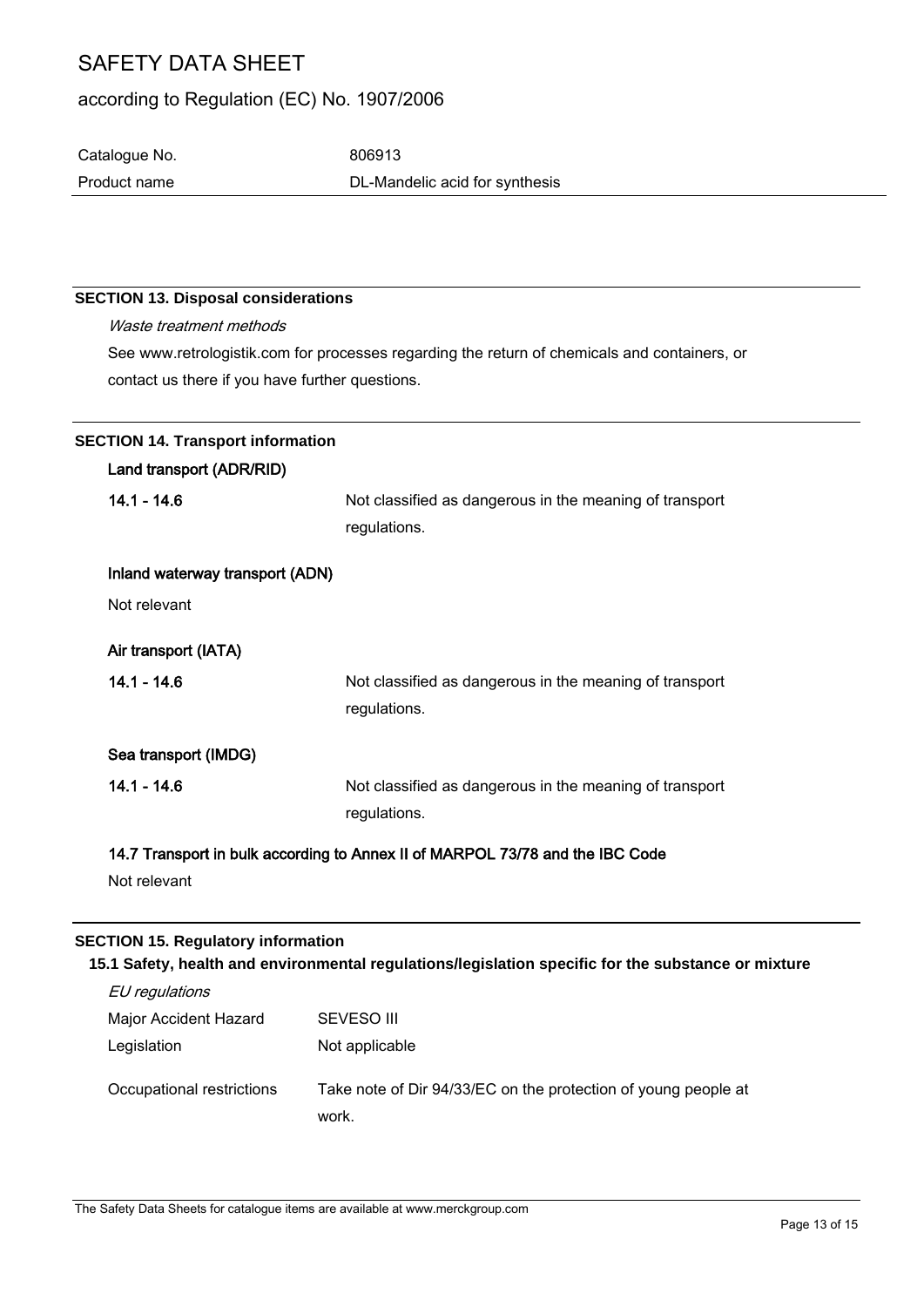# according to Regulation (EC) No. 1907/2006

| Catalogue No.                                                                                                                                                          | 806913    |                                                                                                                                                                                                                    |
|------------------------------------------------------------------------------------------------------------------------------------------------------------------------|-----------|--------------------------------------------------------------------------------------------------------------------------------------------------------------------------------------------------------------------|
| Product name                                                                                                                                                           |           | DL-Mandelic acid for synthesis                                                                                                                                                                                     |
|                                                                                                                                                                        |           |                                                                                                                                                                                                                    |
| Regulation (EC) No 1005/2009 on substances that<br>deplete the ozone layer                                                                                             |           | not regulated                                                                                                                                                                                                      |
| Regulation (EC) No 850/2004 of the European<br>Parliament and of the Council of 29 April 2004 on<br>persistent organic pollutants and amending<br>Directive 79/117/EEC |           | not regulated                                                                                                                                                                                                      |
| Substances of very high concern (SVHC)                                                                                                                                 |           | This product does not contain substances<br>of very high concern according to<br>Regulation (EC) No 1907/2006 (REACH),<br>Article 57 above the respective regulatory<br>concentration limit of $\geq$ 0.1 % (w/w). |
| National legislation<br>Storage class                                                                                                                                  | $10 - 13$ |                                                                                                                                                                                                                    |

# **15.2 Chemical safety assessment**

For this product a chemical safety assessment was not carried out.

# **SECTION 16. Other information**

#### **Full text of H-Statements referred to under sections 2 and 3.**

H318 Causes serious eye damage.

## Training advice

Provide adequate information, instruction and training for operators.

# **Labelling**

Hazard pictograms



Signal word